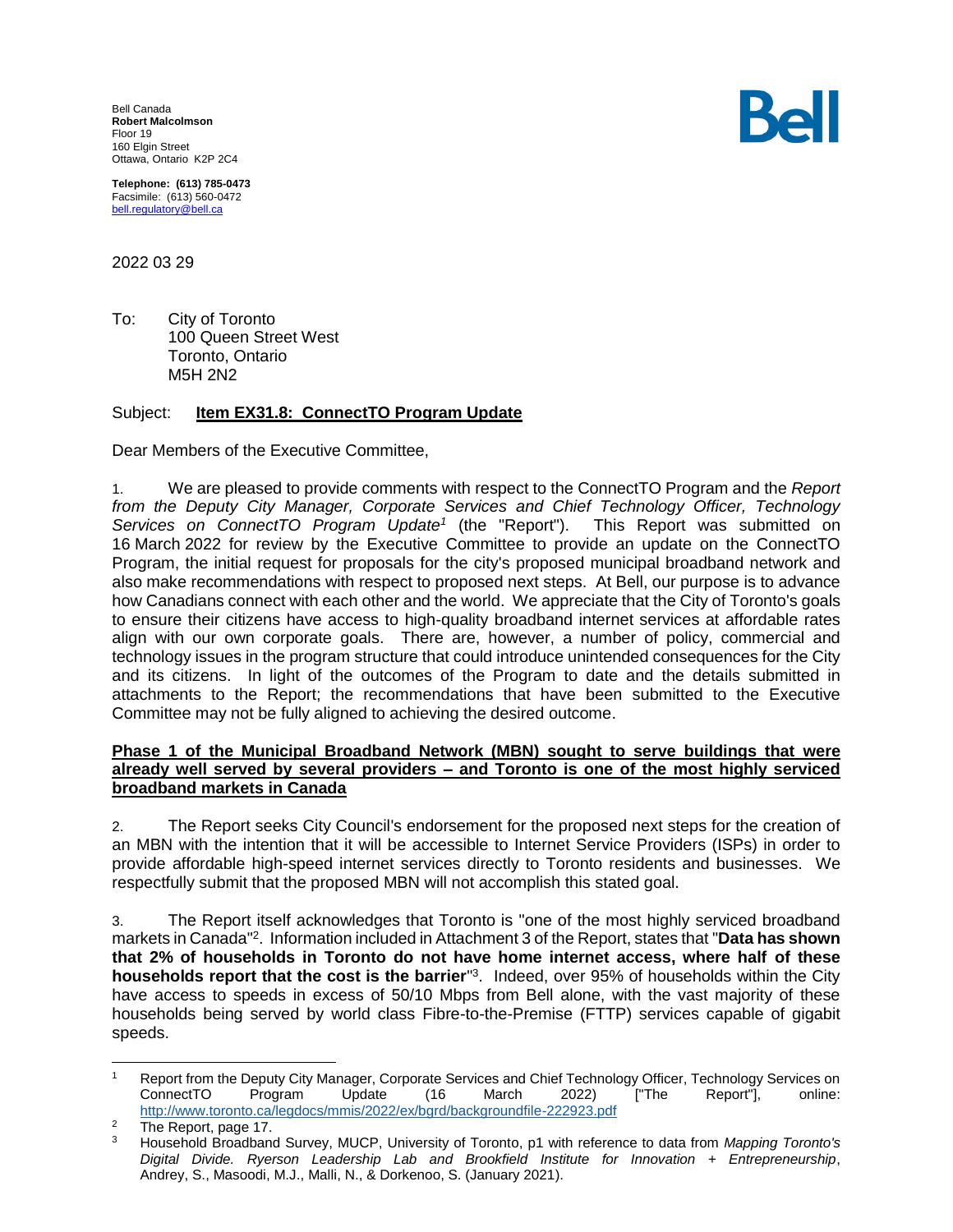4. The Report also notes that the City issued a Negotiated Request for Proposals (nRFPs) seeking suppliers to deploy fibre and provide low-cost high-speed internet access to 6,700 residential and business units in several Neighbourhood Improvement Areas but that "Although 45 vendors accessed the nRFP documents within Ariba, no submissions were received, resulting in a "no bid" or failed Procurement call."<sup>4</sup> The Report further states that:

"the following are nRFP lessons staff learned from the failed Procurement call] that helped inform the proposed way forward for ConnectTO:

1. **There is little to no incentive for service providers** to partner with the City in the absence of a commitment of capital or serviceable fibre infrastructure;

2. **Dominant carriers own and control most last mile infrastructure**. The capital investment required for new infrastructure by non-dominant carriers is significant and can't be recouped through the low-cost subscriber pricing targets outlined;

3. **The City's focus on older buildings further limits partnership opportunities.** The City's vulnerable populations tend to reside in older facilities where cabling to them is largely legacy infrastructure owned by dominant carriers; and

4. **The addition of more City-owned fibre and duct in or near Neighbourhood Improvement Areas would provide more opportunities** to engage non-dominant service providers, though older facility access may still pose a challenge.<sup>5</sup>

# 5. We respectfully submit that **these are the wrong lessons to take away from the City's failed nRFP**.

6. We have carefully reviewed the sites within the nRFP and can confirm that Bell already provides residential fibre services to 41 of the 42 residential buildings that had been included in Phase 1 of the MBN.

- 24 buildings (representing 4,099 suites) have been upgraded to our best FTTP technology, including Fibre-to-the-Suite (FTTS), consistent with agreements we have in place with property owners.
- 17 buildings (representing 2,218 suites) have our FTTN technology.
- The one building that does not have access to our residential fibre services has highspeed broadband services from at least one other provider.
- The majority of the buildings not fully upgraded to FTTS are privately owned and any delays are due to delays in obtaining approvals from the property owner for upgrades to our services.
- All buildings have access to speeds in excess of 50/10 Mbps.
- Moreover, there are multiple providers servicing these locations offering users choice in the market for subscriptions.

7. Any City investments that would duplicate network infrastructure already in place could be better used to address the affordability gap which has been flagged in the Report. To be clear, access and availability are not the core issues.

8. Accordingly, the nRFP did not fail in our view due to a lack of incentives for service providers to partner with the City; the nRFP's targeting of "older buildings" with legacy infrastructure; or the lack of city-owned fibre and conduit infrastructure in or near the nRFP "Neighbourhood Improvement Areas". Rather, the City is already well served by broadband networks and the buildings that had been targeted for upgrades under Phase 1 of the MBN through the nRFP were all already well served by Bell and other providers.

 $\overline{a}$ 

<sup>4</sup> The Report, page 9.

<sup>5</sup> Idem.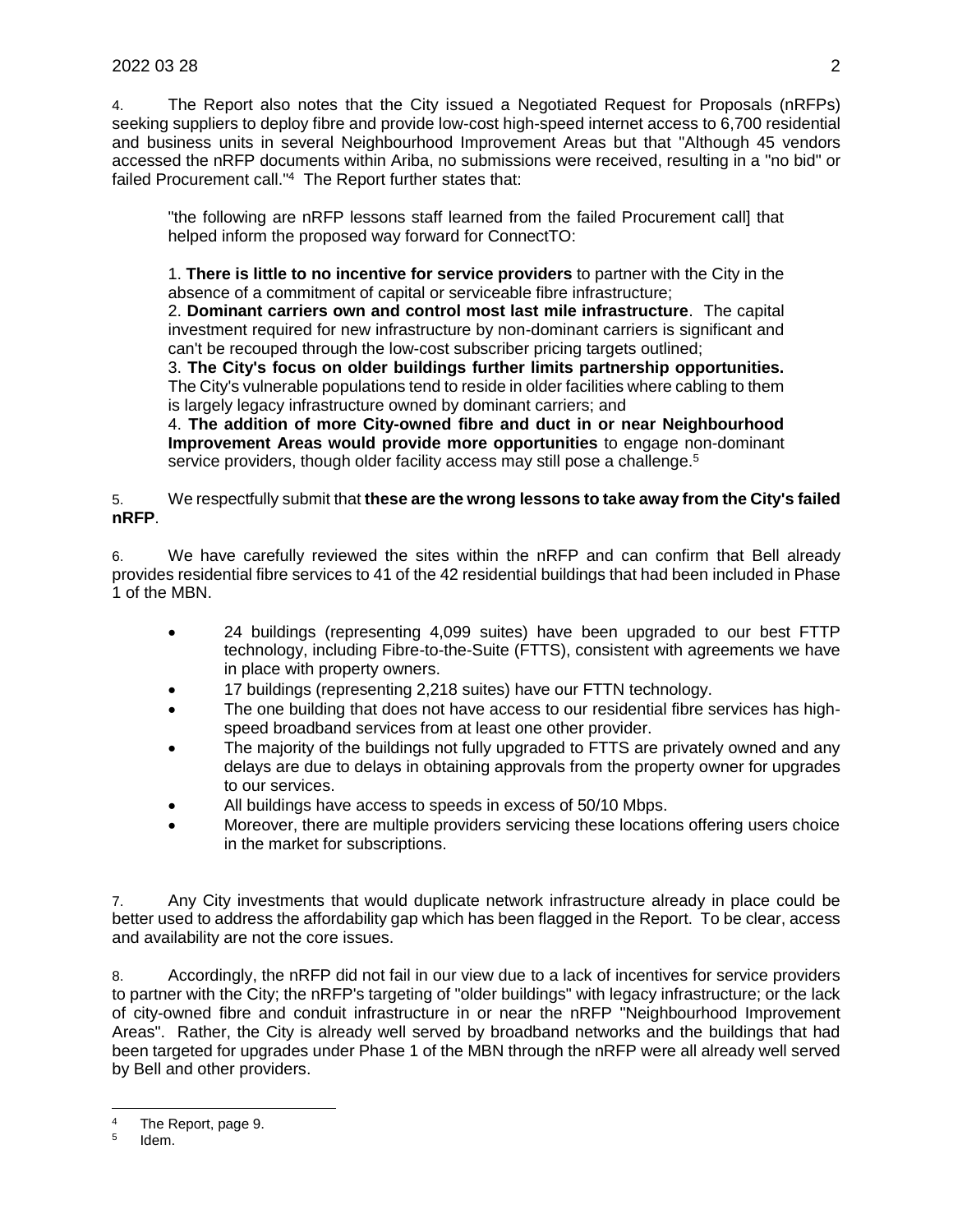9. Even if this were not the case, the manner in which the RFP contemplates the provision of open access to third party providers raises a number of operational risks including both availability and security. The technology investments required to successfully build and operate high-quality broadband services along with operational and compliance requirements is a highly complex undertaking. Bell's existing network serving Toronto is an end-to-end fully managed and supported network already available to third party service providers. Stringent guidelines are in place to ensure network performance and security. This is incredibly complex, requiring extensive investment and resources to achieve.

10. The City's nRFP also required that ownership of any networks built pursuant to the nRFP be turned over to the City at the end of the contract term. However, the investments required to successfully build and operate high-quality broadband services require more time than the contract term contemplates to be commercially viable. The substantial investment required to facilitate the services, including the Open Access requirements as prescribed by the City, are considerable. And the potential revenues from such a network are low given that the buildings it is meant to serve are already well served by several providers. Although no provider made a bid, it is highly likely that any provider that chooses to bid will only invest the bare minimum required under the contract in order to maximize their return over the life of the contract. This is likely to result in a network that is not futureproof and that declines in value and utility over time. Investment decisions will be based on short-term interest not long-term benefits. This model will not be sustainable and will not serve constituents well.

11. In any case, the fact that all buildings targeted by the nRFP already had access to high-speed broadband services and that the City's own Report and attachments acknowledge that the City is well served by broadband networks should be cause for pause in terms of the City's MBN strategy. There are better ways to achieve the City's objectives.

# **Affordable high-speed broadband services are available, the City should instead focus on tackling poverty and assistance for low-income citizens through subsidy programs**

12. The Report states that "Low-cost service plans have been brought to market by some ISPs. However, there have been community concerns expressed about the quality, reliability and sustainability of these services in meeting their needs.<sup>6</sup>" It is questionable in our view that the City will be able to offer high quality, reliable and sustainable high-speed broadband services through an MBN at a lower price than a highly competitive market. It may be possible by compromising on one or more of these factors (price, quality, reliability and sustainability) but that would not be a good use of City funds.

13. There are existing programs that directly address issues of affordability. For example, on 11 August 2021, the Government of Canada announced the second phase of **Connecting Families**, which helps connect hundreds of thousands of low-income senior citizens and families to affordable high-speed home internet. Bell Canada is proud to be a founding member and largest participant in the Connecting Families program. Connecting Families 2.0 provides significantly faster speeds than the previous Connecting Families program. At 50/10 megabits per second (Mbps), the download and upload speeds will be five and ten times faster respectively than Connecting Families 1.0, with 200 GB of data usage for \$20 a month. This new program will also broaden eligibility to families receiving the maximum Canada Child Benefit (CCB) and include low-income seniors. We recommend that the City ensure that citizens are aware of the program and we would be pleased to work with the City on communication and marketing strategies to drive awareness and adoption.

<sup>6</sup> The Report, p. 5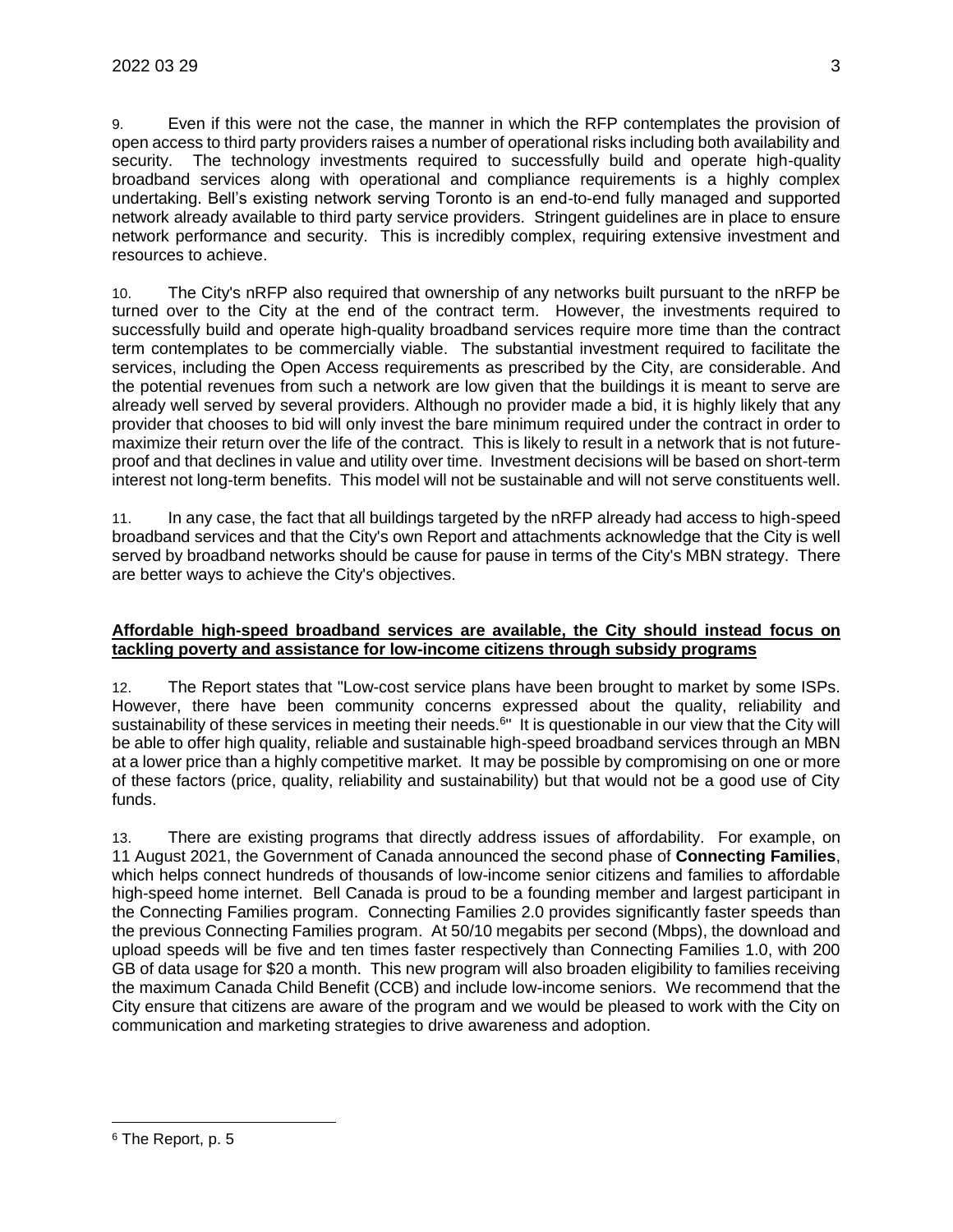14. Nevertheless, the elephant in the room is that the affordability of broadband services may not be the actual reason for the lack of adoption by a certain segment of the population. Rather, it is poverty and the fact that paying for broadband, at any price no matter how low, entails the sacrificing of funds that would otherwise be used for food, lodging and other necessities. The Report states that "Despite being one of the most highly serviced broadband markets in Canada, broadband affordability and access barriers persist amongst Toronto's most vulnerable residents. Rising costs for housing and basic needs are already straining low-income households.<sup>7</sup>" This cannot be solved by an MBN, competition or pressure on the industry for the development of more affordable services. Instead, it must be addressed by tackling the sources of poverty and through subsidy programs that would assist low-income citizens with the purchasing of connectivity. We believe that the funding the City is currently planning to spend on an MBN would be better spent on such programs that would directly assist low-income citizens to ensure that broadband does not come at the sacrifice of other necessities.

#### **Promoting the deployment of 5G services within the City will assist in closing the gap in broadband infrastructure access for the few locations that continue to remain underserved**

15. As noted in the Report, in 2007 the City of Toronto created a *Prudent Avoidance Policy* which recommended that radiofrequency levels in new wireless tower locations remain 100 times lower than those recommended by the federal government. The Report further states:

Over 2020 and 2021, [the City's] Technology Service considered various internet connectivity solutions for public benefit, some of which were not pursued further due to the Prudent Avoidance Policy. Future innovation and proposals for connectivity, such as mesh networks leveraging tower installations, may be limited based on the Prudent Avoidance Policy. In addition, staff have also identified a need to strengthen the performance of the wireless networks within the City's telecommunications systems to support the City's return to office activities and hybrid methods of working<sup>8</sup>.

16. The Report further recommends that the *Prudent Avoidance Policy* be discontinued. As the City is well aware, wireless service providers are in a race to deploy 5G technology across Canada. Not only will 5G services foster innovation and enable new services within the City, it will also assist in the provision of high-speed broadband services to the few locations where access continues to be challenged, for example due to difficulties in serving a suite due to an inability to obtain a building owner's approval for an overhaul of a building's inside wiring. We accordingly support the recommendation for the discontinuance of the *Prudent Avoidance Policy*. The City should also facilitate access to City infrastructure for the deployment of 5G infrastructure and minimize any administrative burden associated with the siting of antenna systems within the City.

# **A City-Funded Municipal Broadband Network will not achieve the City's goals**

17. It is clear that a City-funded MBN will not achieve the City's goals. The City is already well served by broadband networks as evidenced by its own Report and the fact that its initial RFP sought to serve buildings that were already well served by several providers. Existing programs are available now at no cost to the City to assist vulnerable residents. As an alternative use of funds, the City could leverage its resources to help identify families in need, provide assistance in helping them subscribe, enroll and qualify.

<sup>8</sup> The Report, p. 16.